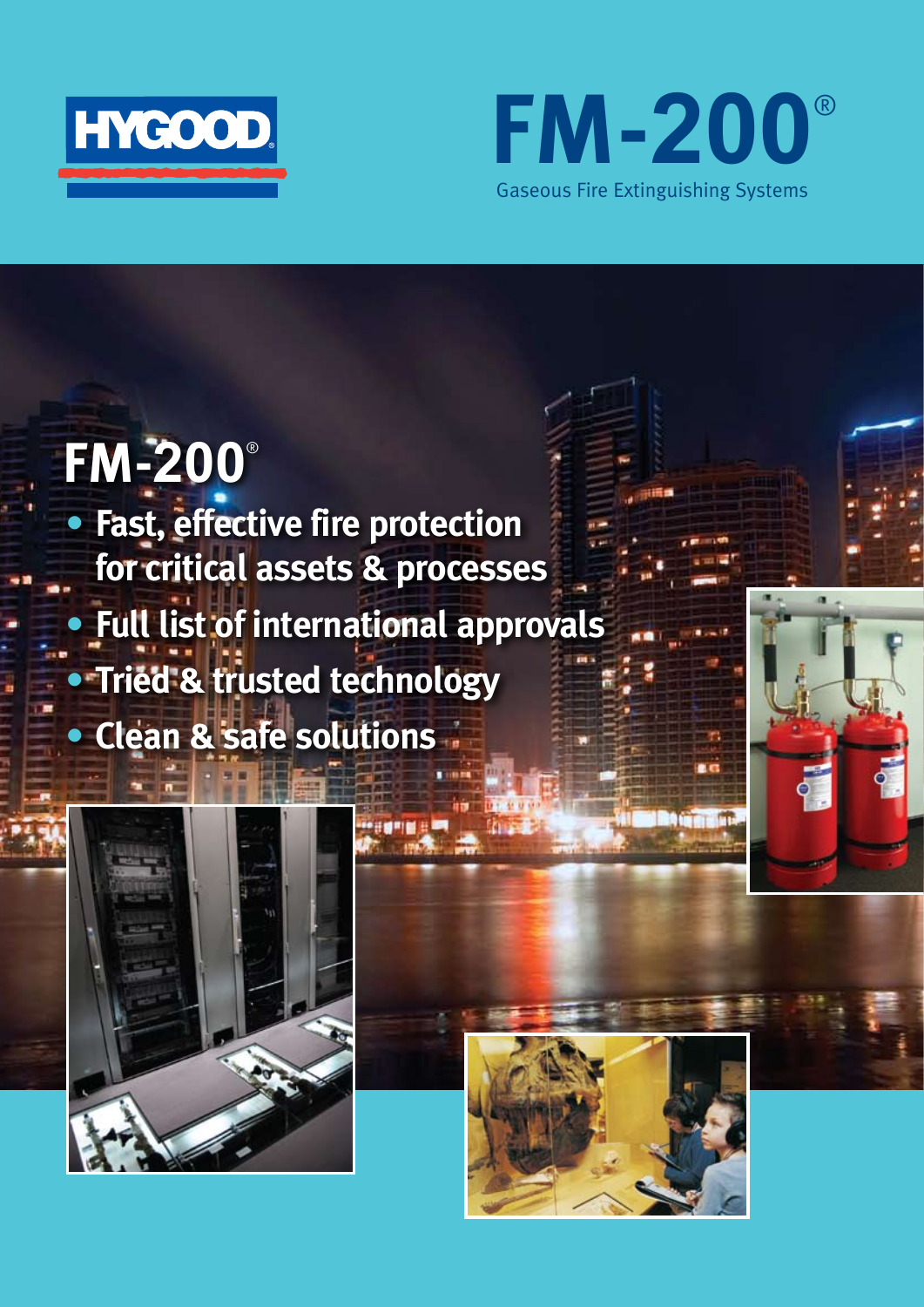## **FM-200**® Gaseous Fire Extinguishing Systems fast, clean & safe fire protection

**Hygood FM-200**®  **systems are internationally accepted as providing reliable and effective fire protection solutions for high value assets, processes and locations, as well as the people who work in these protected areas.**

Electrically non-conductive, FM-200 works by removing heat from a fire so that combustion cannot be sustained, its unique characteristics also chemically inhibit re-ignition. When it comes to being safe for use, FM-200 delivers, which is why Hygood FM-200 systems are approved by LPCB and UL; the best solution where personnel safety and process continuity are paramount.

The decision to use Hygood FM-200 can be based on



a number of key factors: it is the most successful of the chemical replacements for Halon 1301 and it is an agent that has been used to successfully protect tens of thousands of high-technology centres around the world. At the latest count, it has been entrusted to safeguard over one hundred thousand applications in more than 70 countries. Its use as a fire suppressant is not inhibited either by the Montreal Protocol or the Kyoto Protocol. Indeed, it is a clean agent that belongs to a class of compounds that was introduced specifically to facilitate the phase-out of ozone depleting gases, such as the now-banned Halon 1301.

At its design concentration, FM-200 does not sufficiently deplete the oxygen level to a point where it is unsafe for occupants to remain in the room. Following a fire, the gas may be dispersed through natural

#### **benefits**

- Colourless, odourless, non-contaminating gaseous fire protection
- Designed to protect critical assets and processes without damaging them
- Safe to use in occupied areas
- Proven in thousands of successful installations around the world
- Hygood quality & technical/ service support



ventilation, which is made possible by FM-200's freedom from any toxic side effects and – because it contains neither bromine nor chlorine, it has zero ozone depletion characteristics.

Hygood FM-200 agent is stored in cylinders as a liquid, pressurised with nitrogen so requiring only a very small storage 'footprint'.

### **applications**

- Computer suites & data centres
- Gas turbine enclosures
- Offshore oil/gas exploration & production facilities
- Telecommunications centres
- Power generation
- Marine
- Museums, archives & data storage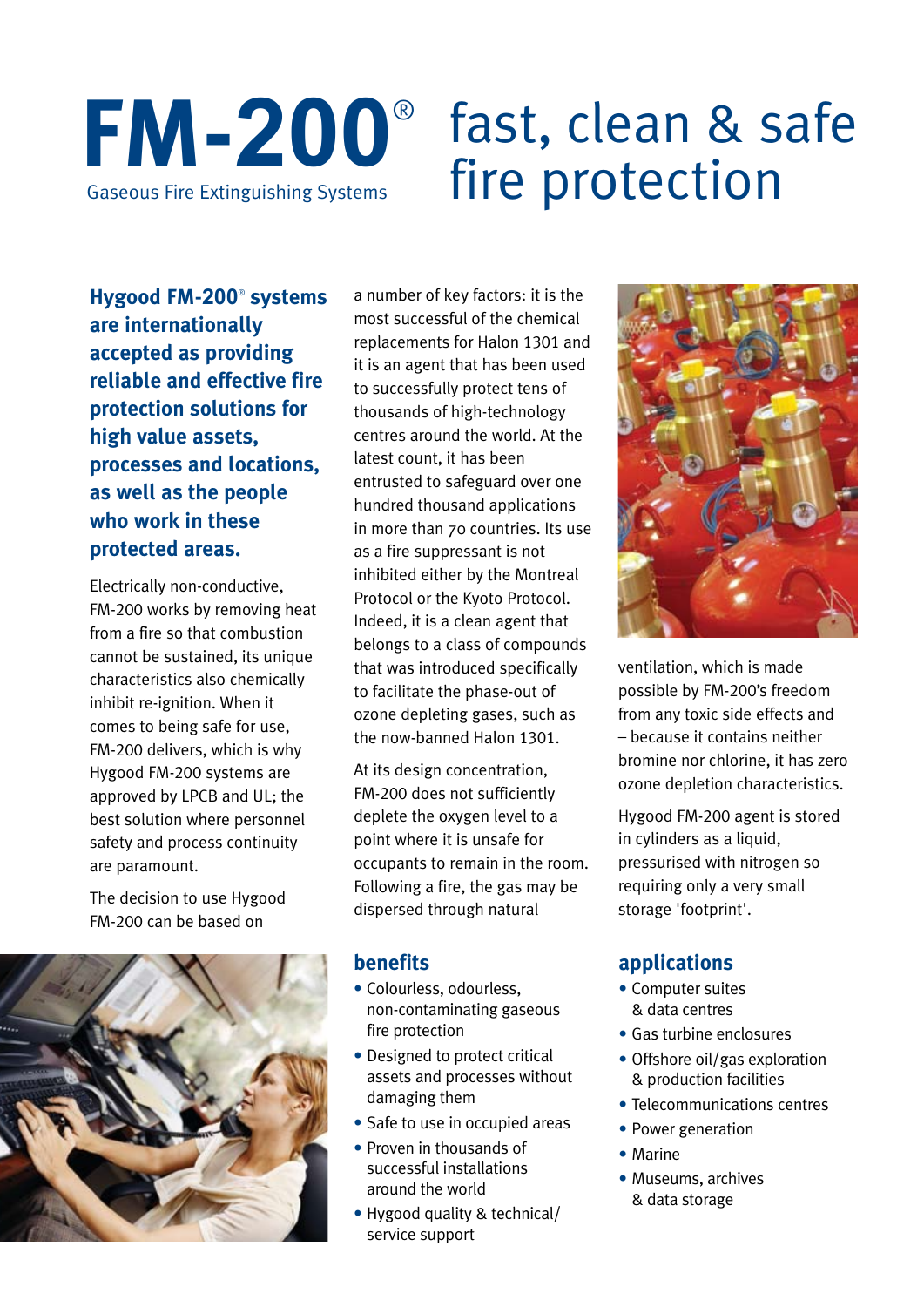

The discharged gas flows through a piping network into the protected area, where it is applied to extinguish the fire, initially largely through heat absorption.

Significantly, there is no risk of thermal shock damage to delicate electronic equipment and FM-200 is electrically non-conductive and non-corrosive. Additionally, it leaves no oily residue or deposits to damage software, data files or communications equipment, meaning post-discharge clean up time and costs are minimal.

#### **Being a good neighbour**

Everything we do has some kind of environmental impact, from switching on the air conditioner to starting up the car. However, Hygood FM-200 was created in response to the need to find an effective new agent to replace ozone-depleting Halon fire suppressants. It has very little environmental impact and does not harm the earth's ozone layer.